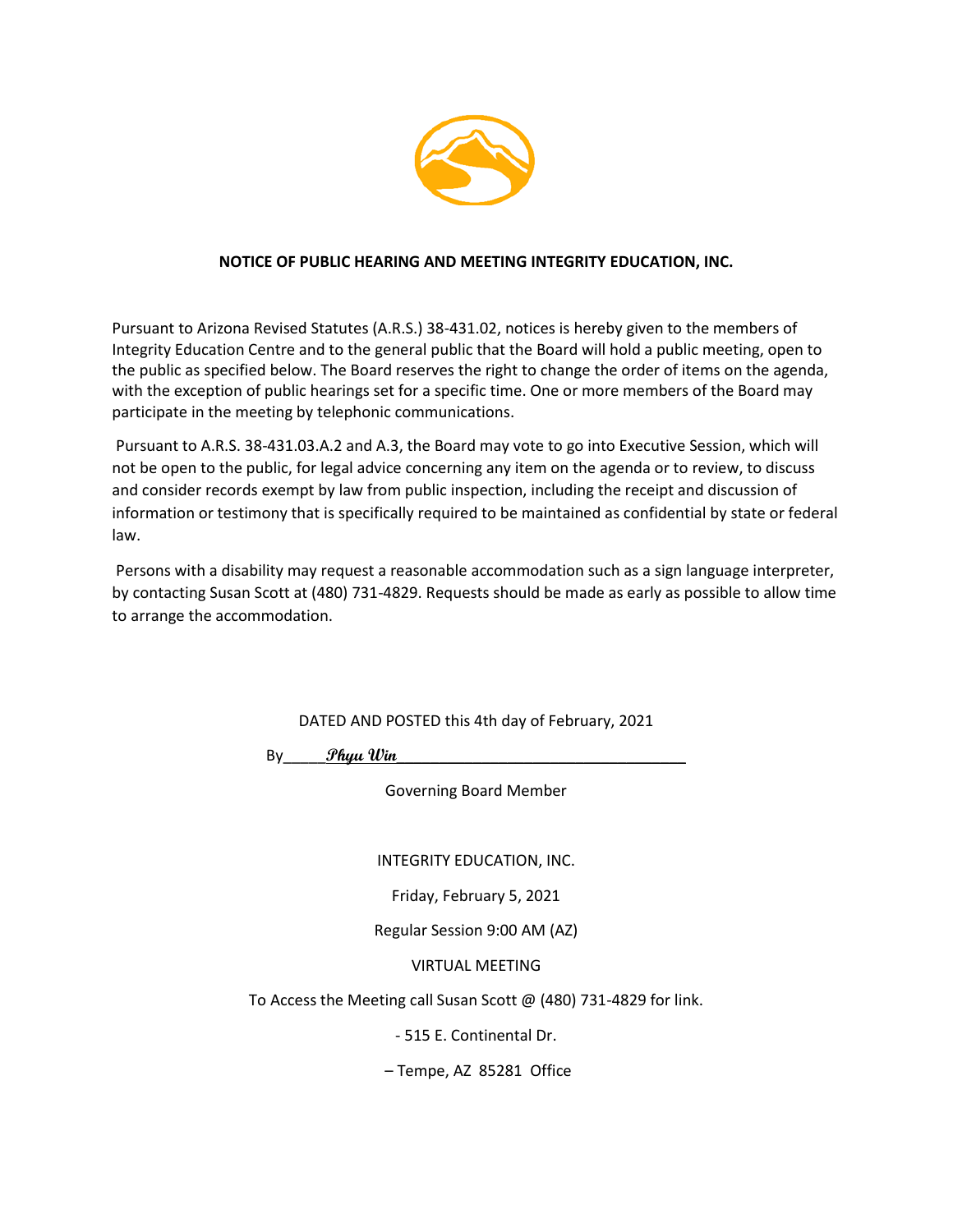

## NOTICE OF PUBLIC REGULAR SESSION

# AGENDA

Friday February 5, 2021

### **1. Call to Order**

The President will call the meeting to order.

### **2. Adoption of Agenda**

The Board will now approve the formal agenda.

### **3. Audience of Citizens**

At this time, the President of the Board will ask members of the audience if they would like to speak regarding any issue before the Board. **No formal action** may be taken on any issue unless the item appears on the Agenda. Members of the public wishing to comment on an agenda item may do so at the time the item appears on the agenda. Items not on the agenda may be addressed during the "Audience of Citizens". **The Board may respond to criticism, ask that staff review a matter, or place an item on future agenda.**

Public comment is limited to three (3) minutes and may be shortened at the discretion of the Board's Director. Please state your full name, address, and organizational affiliation if applicable.

### **4. Executive Session**

A.R.S. § 38-431.03 permits an executive session or closed meeting to be held for discussion and consideration of any of seven particular subjects. A majority of the members of the Governing Board must vote to convene an executive session during a public meeting held prior to the executive session. The general public is properly excluded from such a session. Only those individuals necessary to the conduct of such a meeting may be present. All matters discussed in an executive session must be kept confidential by those attending. No vote may be taken during an executive session. Any final action on an item discussed in an executive session must be taken during a public meeting. A.R.S. § 38-431.03.

The purposes for which an executive session discussion may be held are the following:

- A. Personnel matters involving a specific individual.
- B. Confidential records.
- C. Student discipline matters.
- D. Legal advice provided by the public body's attorney.